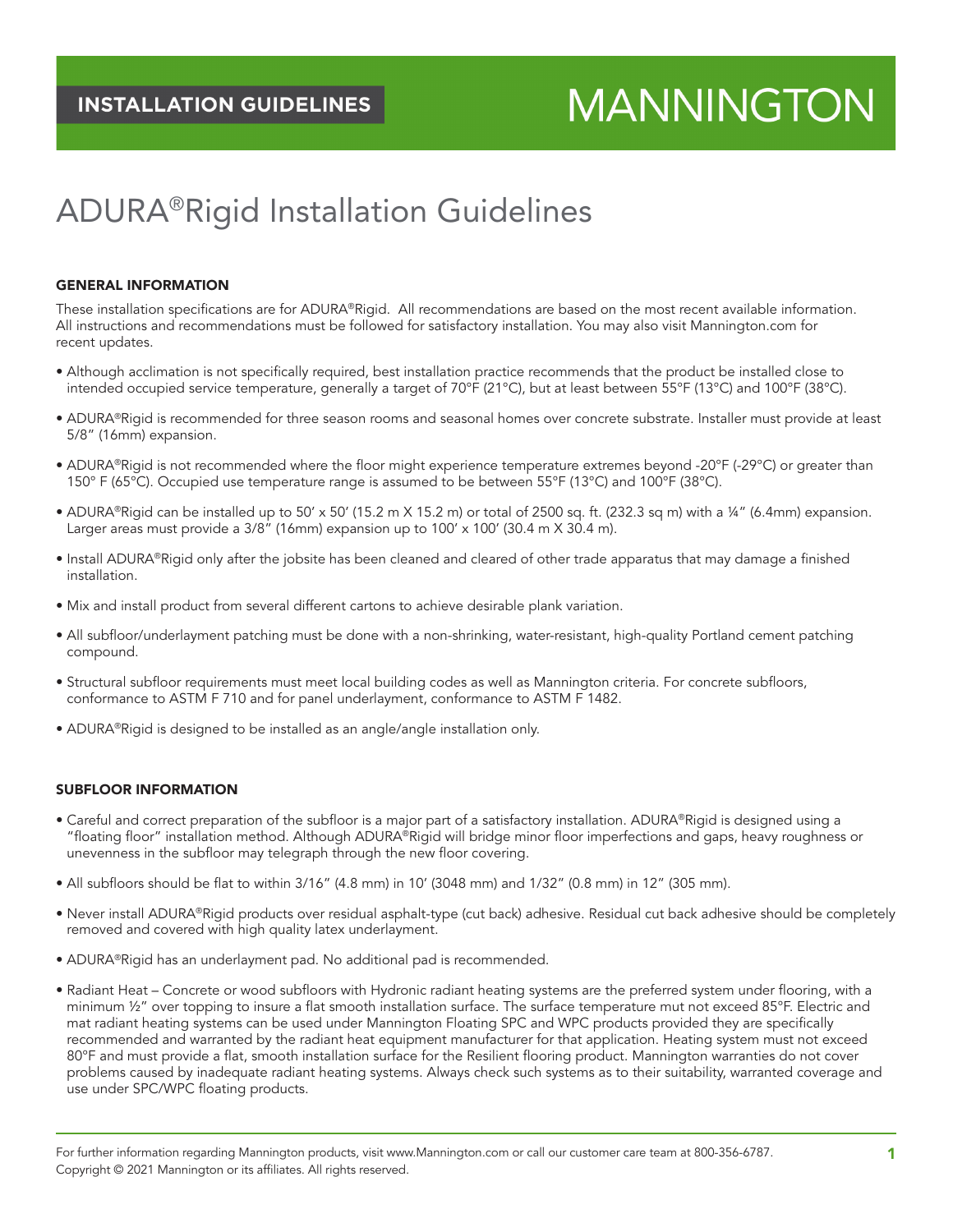#### Wood Subfloors

- All wood floors must be suspended at least 18" (457.2 mm) above the ground. It is important to provide adequate cross-ventilation. Cover the ground surface of a crawl space with a suitable vapor barrier. Wood subfloors directly on concrete or installed over sleeper construction are not satisfactory for installation.
- ADURA®Rigid can be installed over many wood substrates that are not suitable for fully adhered products if they are smooth, flat, structurally sound and free of deflection – including particleboard, chipboard, flake board and OSB. Caution: Damage may occur on wood panel subfloors during construction. The suitability of these floors is the responsibility of the installer.
- If the surface of the wood subfloor is not smooth, a 1/4" (6.4mm) underlayment panel should be installed over the subfloor. Any panels selected as an underlayment must meet the following criteria:
	- o Be dimensionally stable
	- o Have a smooth, fully sanded face so the graining or texturing will not show through
	- o Be resistant to both static and impact indentation
	- o Be free of any surface components that may cause staining such as plastic fillers, marking inks, sealers, etc.
	- o Be of uniform density, porosity and thickness
- o Have a written warranty for suitability and performance from the panel manufacturer or have a history of proven performance

CAUTION: Wood substrates directly fastened to concrete are not satisfactory for the installation of wood floor coverings. This non-ventilated construction practice will result in deterioration of the wood substrate system and may cause problems such as underlayment joint telegraphing. Mannington will not accept claims regarding performance of our flooring products installed over this subfloor construction.

#### Concrete Subfloors

- Concrete subfloors must be dry, smooth, and free from dust, solvent, paint, wax, grease, oil, asphalt sealing compounds and other extraneous materials. The surface must be hard and dense and free from powder or flaking.
- Surface of the slab should be flat to within 3/16" (4.8 mm) in 10' (3048 mm) and 1/32" (0.8 mm) in 12" (305 mm).
- New concrete slabs must be thoroughly dry (at least six weeks) and completely cured.
- All concrete slabs must be checked for moisture before installing material. Details for moisture testing can be found on our website. The final responsibility for determining if the concrete is dry enough for installation of the flooring lies with the floor covering installer. ADURA®Rigid must never be installed where excessive moisture emissions may exist. In accordance with ASTM F1869 moisture emission from subfloor cannot exceed 8 lbs MVER (moisture vapor emission rate) per 1,000 sq. ft. per 24 hours as measured with the calcium chloride test or ASTM F 2170 In Situ Relative Humidity Test not to exceed 85%. Mannington will not assume responsibility for floor covering failure due to hydrostatic pressure or excessive moisture vapor emission. New concrete slabs must be thoroughly dry (at least six weeks) and completely cured. Although the planks are not susceptible to damage from moisture, excessive subfloor moisture can be a breeding ground for mold, mildew and fungus – all of which can contribute to an unhealthy indoor environment. The Limited Warranties do not cover issues arising from flooding, leaking plumbing or appliances, water entering through sliding glass doors, presence of mold, discoloration from mold or fungi or similar conditions.
- Holes, grooves, expansion joints and other depressions must be filled with a high quality cementitious patching & leveling compound, troweled smooth and feathered even with the surrounding surface.
- Concrete floors with a hydronic radiant heating system are satisfactory, provided the temperature of the floor does not exceed 85°F at any point. Before installing the flooring, the heating system should be turned on to eliminate residual moisture. Mannington does not recommend heated floor mats for ADURA®Rigid.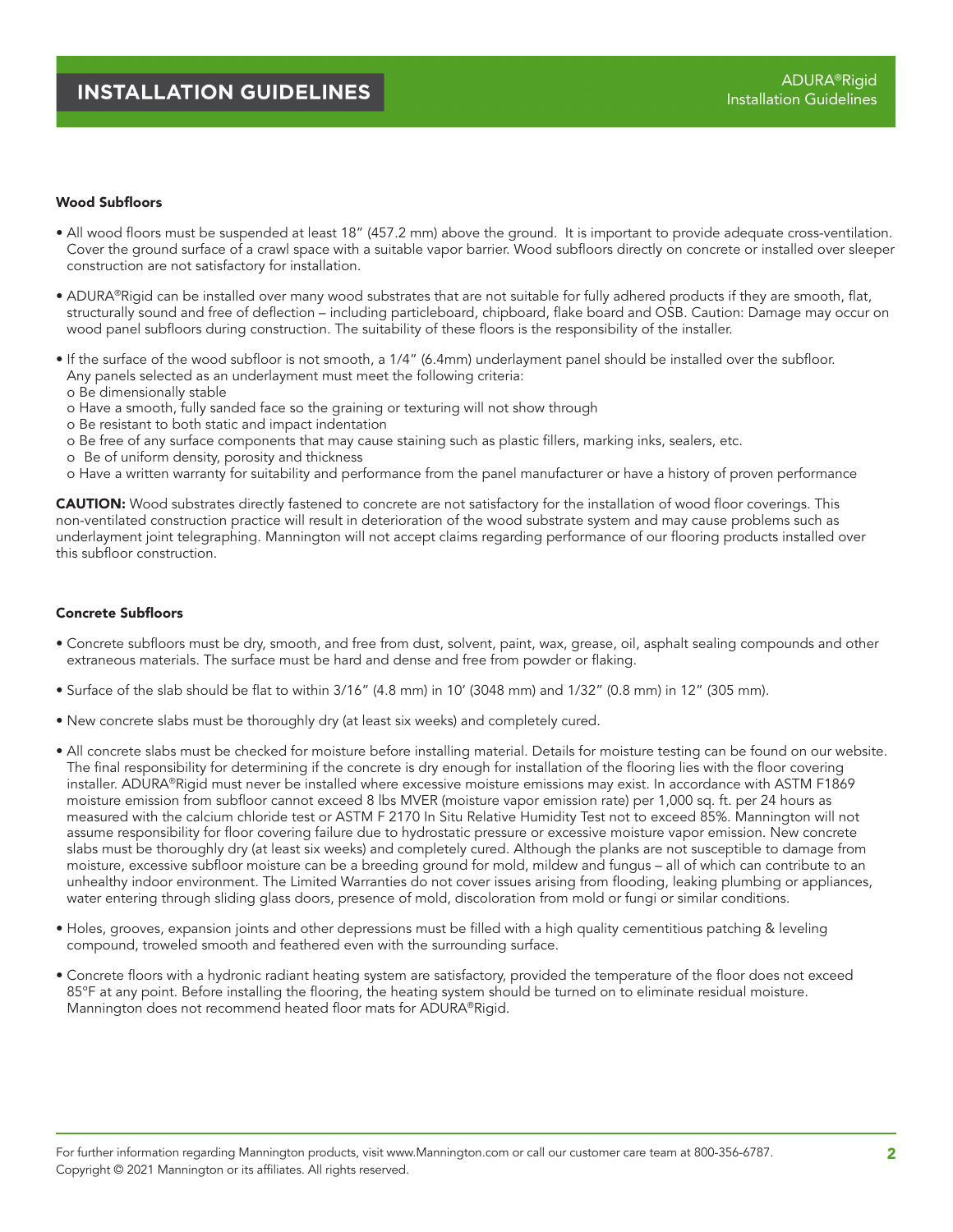#### Recommended Work Practices for Removal of Resilient Floor Coverings

WARNING: Do not sand, dry scrape, bead blast or mechanically chip or pulverize existing resilient flooring, backing, lining felt, asphaltic "cutback" adhesive or other adhesive. These products may contain asbestos fibers and/or crystalline silica. Avoid creating dust. Inhalation of such dust is a cancer and respiratory tract hazard. Smoking by individuals exposed to asbestos fibers greatly increases the risk of serious bodily harm. Unless positively certain that the product is a non-asbestoscontaining material, you must presume it contains asbestos. Regulations may require that the material be tested to determine asbestos content. RFCI's Recommended Work Practices for Removal of Resilient Floor Coverings are a defined set of instructions addressed to the task of removing all resilient floor covering structures. These instructions should be consulted with each installation. The link can be found on our website. See [www.mannington.com](http://www.mannington.com) or go to [www.rfci.com.](http://www.rfci.com)

#### Existing Floor Coverings

- ADURA®Rigid can also be installed over most existing hard–surface floor coverings provided that the existing floor is well bonded, and the surface made flat and smooth.
- Ceramic tile unevenness should be made smooth by applying an overlay such as cementitious patching or leveling compound.
- Existing floors should not be heavily cushioned and not exceed one layer in thickness.
- Do not install over carpet.
- Floor should be flat, smooth, dimensionally sound and free from deflection.

#### INSTALLATION

ADURA®Rigid is designed to be installed as a "floating" floor. Do not secure the planks to the subfloor. Always undercut wood door jambs. Check local building code for metal door jambs. If they cannot be cut, then proper expansion must be maintained around the door jamb. Do not install cabinets or kitchen islands on top of ADURA®Rigid. Use care when installing wall moldings and transition strips to not fasten through the product. ADURA®Rigid is an angle/angle installation which provides superior joint strength.

#### Layout

- It is important to balance the layout of the plank format. Proper planning and layout will prevent narrow plank widths at wall junctures. Determine layout to prevent having less than half a plank width or very short length pieces.
- As with all plank products, lay the long dimension of the plank parallel to the long dimension of the work area.
- Accurately measure the room to determine the centerline, adjust this established line to accommodate a balanced layout and then transpose this line to a comfortable width away from the starting wall; approximately 2' (609.6 mm) to 3' (914.4 mm) wide. Determine if the starter row will need to be cut. If the first row of planks does not need to be trimmed in width, it may be necessary to cut off the unsupported tongue, so a clean, solid edge is toward the wall.
- Position the first plank so that both the head and side seam groove are exposed. NOTE: The groove is the longer of the locking profile, approximately 3/16" (4.8 mm). This requires installing the product from left to right in the room. Occasionally, it may be necessary to install backwards. This may be done by sliding the grooves under the tongues and working them right to left, but this is more difficult.
- Install the second plank in the row by angling the end tongue into the end groove of the first plank. Be careful not to bend the corner of the plank. It is important to know that all structures expand and contract, including hardwood and laminate product. An expansion gap of approximately 1/4" (6.4 mm) from the wall is recommended. Then cut a plank to length to start the second row. Stagger the end seam at least 6" (152.4 mm) from the first plank.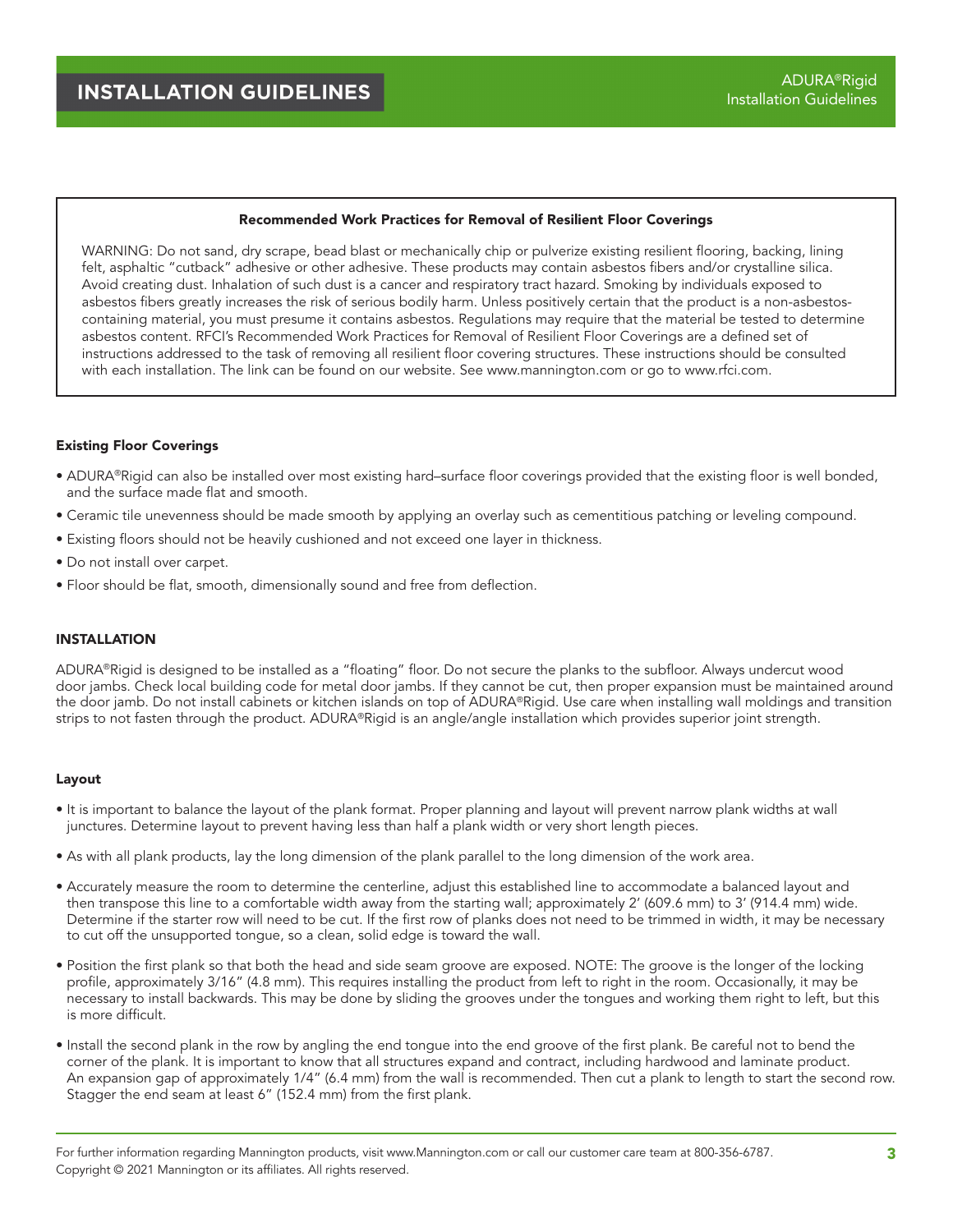### **INSTALLATION GUIDELINES**

- Install the first plank in the second row by inserting the long side tongue into the groove of the plank in the first row. This is best done with the low angle of the plank. Do not install ADURA®Rigid planks flat.
- Install the second plank in the second row by inserting the short end tongue tightly into the previously installed plank end groove. Align the plank so the long side tongue tip is positioned just over the groove lip of the plank in the first row. Working from the end seam, with a low angle, slide the long tongue into the groove of the adjoining plank. Use of finesse and slight pressure is required to seat the tongue into the groove. You will feel the tongue lock into the groove.
- Work across the length of the room installing planks along the wall in the first row and then aligning the planks in the second row. It is critical to keep these two rows straight and square, as they are the "foundation" for the rest of the installation. Check squareness and straightness often.
- Cut the last plank in the first row to fit approximately 1/4" (6.4 mm) short of the end wall. Planks may be cut with a saw or guillotine type cutter such as Bullet Tools Mega Shear. Often the remainder of this plank may be used to start the third row.
- Continue installing planks, being certain to maintain a random appearance and offset end seams by at least 6" (152.4 mm). Maintain a 1/4" (6.4 mm) expansion space at all fixed vertical surfaces. Make sure all planks are fully engaged – if slight gapping is noticed the gap can be tapped closed by using a scrap of flooring and a tapping block. It is always work practice to use a Mannington Laminate Tapping Block (Order Code TPBK801155 - single or case of 25) to lightly tap rows as you install to ensure they are fully engaged in the locking system.
- When fitting under door casings, toe kick etc. plank must be modified using a small block plane. Remove a thin layer from the tongue to allow tongue and groove to be flat fitted while keeping the integrity of the tongue and groove. After checking the fit, apply a thin bead of MSS 20 (Order Code: 832202) or MCS 42 (Order Code: 849842) seam sealer on the groove then slide planks together to seal the joint tight. Wipe any excess sealer off the surface. If necessary, a flat pull bar may be used to assist in adjoining the modified planks. When fitting around obstacles or into irregular spaces, ADURA®Rigid can be cut easily and cleanly using a multi tool or jigsaw. It is often beneficial to make a cardboard template of the area and transfer this pattern to the plank.

#### FINISHING THE JOB

- Protect all exposed edges of ADURA®Rigid by installing wall base and/or ADURA® matching moldings. Use caution to prevent the fasteners from securing the planks to the subfloor. Do not allow the floor to become pinched. Considerations for transitions should be made for substrate changes, room to room environment changes, complicated layouts and subfloor elevation. Please see insert information on full glue step (using V88 adhesive or urethane adhesive) and Flush mount Stairnose installation (using urethane adhesive). Caulk along tubs, toilet bowls, etc. using 100% silicone caulk.
- After 48 hours, damp mop to remove residual surface dirt. Follow appropriate maintenance schedule using Mannington Ultraclean or quality rinse free cleaner.

#### REPAIRING ADURA®Rigid

- ADURA®Rigid is tough and durable; however, if a plank becomes damaged it can be replaced.
- If the damaged plank is along the perimeter of the room, the easiest technique is to just disconnect the planks until the damaged plank is removed. Replace the material and reassemble the planks.
- If it is impractical to just disconnect and reassemble the flooring, follow this procedure:
- Using a circular saw and or a multi-tool saw, cut out and remove the center of the damaged piece, leaving approximately a 1" (25.4mm) strip attached to the surrounding material.
- Carefully cut back from the corners of the plank or tile to the inside edge.
- Remove the edges by wiggling the cut plank out from the tongue and groove of the surrounding pieces.